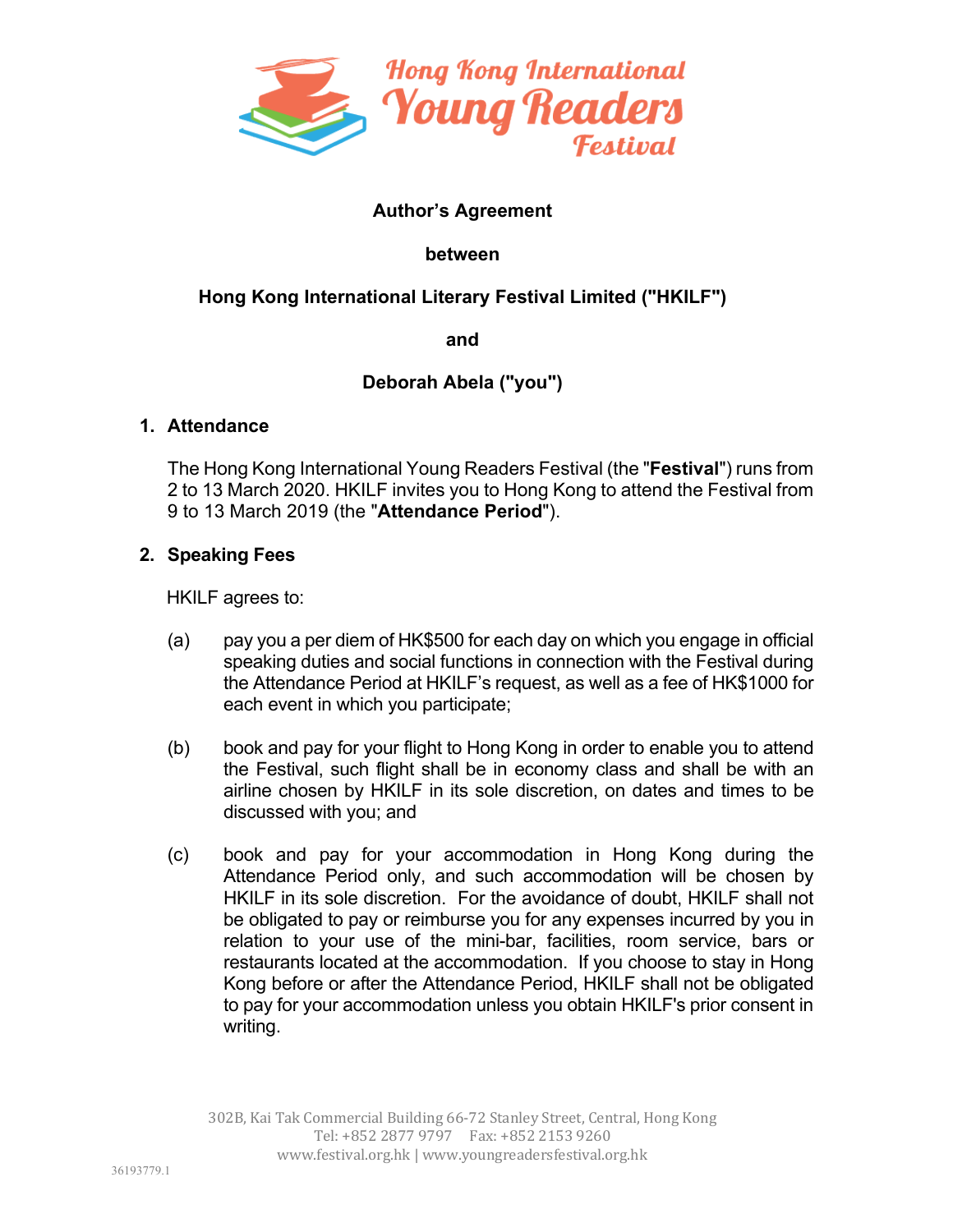

Save for the above, you shall not be entitled to receive, and HKILF shall not be obligated to pay, any other fees, compensation, reimbursements, costs, expenses or amounts in relation to your attendance or performance of any services in relation to the Festival, in accordance with this Agreement.

# **3. Visa Requirements**

You must hold a valid passport with an expiry date no less than six months from your planned arrival date, in order to visit Hong Kong. Nationals of most countries are not required to obtain visas to visit Hong Kong for periods varying from seven days to 180 days. Please check with any Chinese embassy or consulate for applicable visa requirements. For more information about visa requirements please go to: http://www.immd.gov.hk/eng/services/visas/visittransit/visit-visa-entry-permit.html. You shall be solely responsible for ensuring that you meet any passport and/or visa requirements necessary to enter Hong Kong and to remain in Hong Kong for the Attendance Period.

## **4. Appearances**

You shall be required to participate in a minimum of 1 session per day, of at least 1 hour duration each, for the Festival. You may also be required to attend book signings at the end of such sessions, where directed by HKILF. You may also be requested to participate in additional appearances if there is strong demand from the public, as may be requested by HKILF.

## **5. Books**

There will be a Festival bookseller responsible for sourcing books for the Festival and you shall not distribute any books at the Festival (whether or not for free, as a gift, at a discount or in return for a commercial gain), otherwise than through the official bookseller.

## **6. Exclusivity**

You agree, while in Hong Kong to attend the Festival in accordance with this Agreement, not to undertake any public appearances or provide any services of any kind that are unrelated to the Festival or, if related to the Festival, are not organized or arranged by the HKILF, without the prior written consent of HKILF (to be determined by HKILF in its sole discretion). In the event that HKILF becomes aware that you have undertaken other public appearances in contravention of this Agreement, HKILF shall have the right to demand that you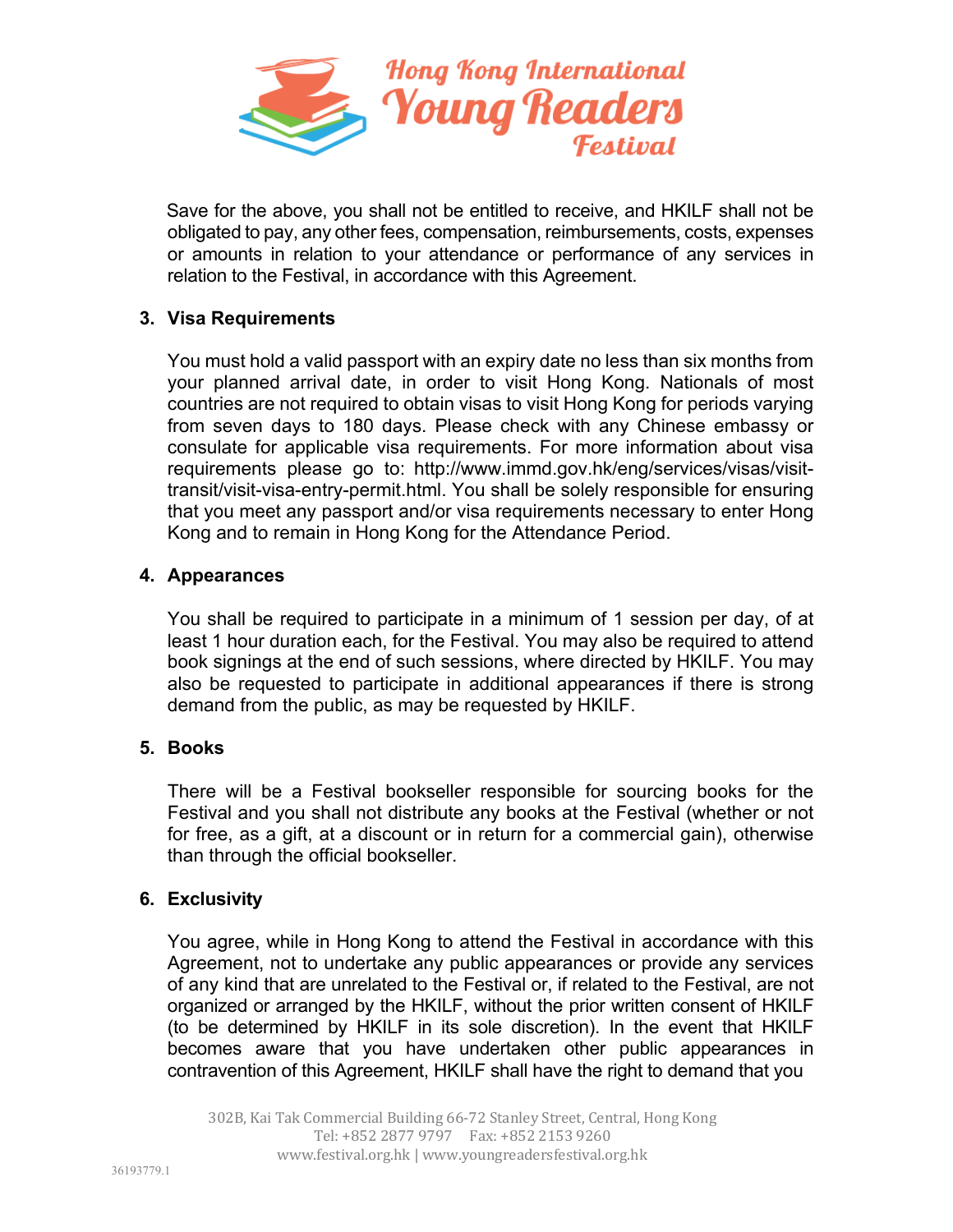

immediately repay any and all costs incurred by HKILF in connection with your attendance at the Festival in accordance with this Agreement, including without limitation any travel and accommodation costs and any fees paid prior to the date that such contravention was discovered by HKILF.

# **7. Publicity and Promotion**

HKILF is responsible for arranging and undertaking all publicity, programmes, bills and advertising relating to the Festival. HKILF agrees to use reasonable efforts to promote your professional image and Festival events in which you take part. It is expected that you will assist in that process and will, where possible, participate in interviews, press calls, sponsors' functions and similar occasions. You agree to participate in media interviews during the Attendance Period in order to promote the Festival and shall notify HKILF in advance of your participation in any such interviews if they are not arranged by HKILF. You may be approached by third parties to give interviews unrelated to the Festival. You shall not participate in any interview unrelated to the Festival during the Attendance Period without HKILF's prior consent. Under no circumstances shall you make any adverse, negative, defamatory, disparaging or derogatory comments regarding HKILF, the Festival, any sponsors of the Festival, or any other authors who are attending the Festival during any interviews, public speaking events, press calls, sponsor functions, Festival events or in any news articles, magazine articles, Internet blogs or social media sites.

## **8. Recording of Festival Events**

HKILF may make audio recordings or audiovisual recordings of Festival events, which you may or may not be featured in. All copyright (and any other intellectual property rights existing anywhere in the world, whether now or in the future) in such recordings of Festival events shall be the property of HKILF and HKILF shall have the right to publish, distribute, display, amend, copy or create derivative works from such recordings at its discretion. Videotaped events and events recorded using any other media are HKILF's property and may not be reproduced, distributed, performed or displayed without the permission of HKILF.

#### **9. Insurance**

You will be solely responsible for obtaining any appropriate insurance (including accident, health, travel and personal property insurance) that you wish to carry.